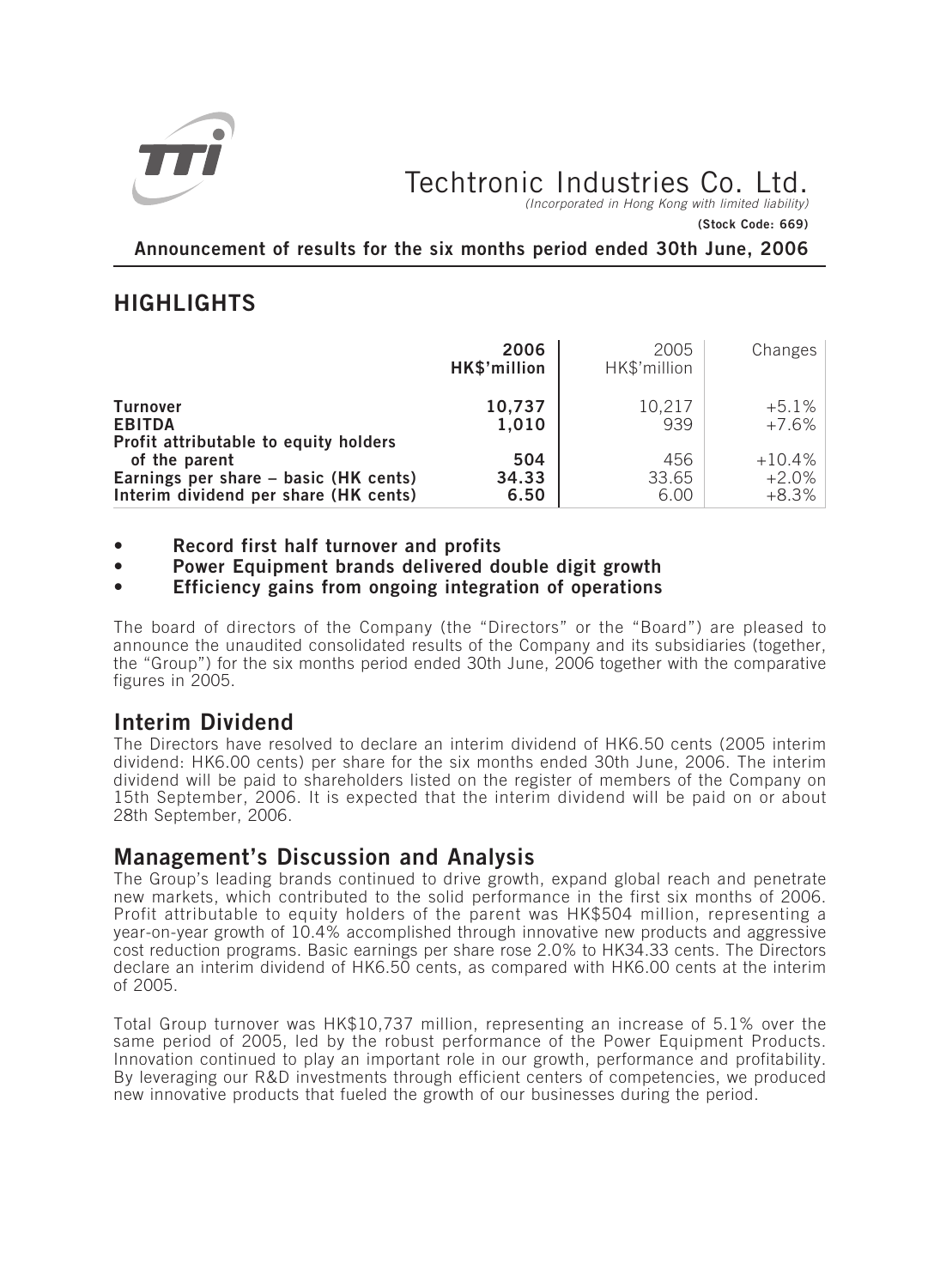*The period under review saw the continued integration of the Milwaukee/AEG operations, consolidating the growth platform for long-term business opportunities. We have successfully transferred some products to our facilities in China ensuring a smooth relocation while maintaining best product quality. Our key strategy of matching a passion for innovation with efficiency improvements offset material price pressures during the period and provided the operational agility to meet the challenges of a tightening supply chain. Positively, the Group reduced June ending inventories by HK\$176 million versus prior year June.*

## **Business Review**

### **Power Equipment Products**

*The Power Equipment Products division achieved strong growth of 11.0% over the same period of 2005 to HK\$8,756 million, accounting for 81.6% of Group turnover. Our leading brands achieved double digit turnover growth in aggregate with margin improvement through numerous new product introductions, marketing programs, and maintaining strong interactive relationships with our customers. We continued to work closely with our major customers to focus on delivering efficiency gains in the supply chain and inventory management, improving speed to market and eliminating non-value added activities.*

*In power tools, Milwaukee® contributed excellent growth in the United States and in Europe with the expanded V28™ lithium ion battery line of power tools, capturing additional cordless market share. Milwaukee® also expanded its range of heavy duty power tools with a new line of quality pneumatic tools introduced in the first quarter of 2006. AEG delivered positive gains in turnover growth and profitability through operational improvements and a new range of cordless tools.*

*As for the consumer line, the Ryobi® branded One+ System™ expanded its 18V cordless platform in both North America and Europe. In the United States, we established a new kiosk merchandiser, designed to tell the One+™ story to end users by creating a permanent end cap display which also ensures a constant flow of products on display and readily available inventory to boost retail sell through.*

*RIDGID® has steadfastly broadened its line for professionals and the RIDGID® Lifetime Service Agreement (LSA) is one example of a market solution that is gaining trade industry recognition and appreciation. The Group also extended its strategic alliance with Sears Holdings to develop and manufacture Craftsman® line of products to 2010.*

### **Floor Care Appliances**

*The Floor Care Appliances division experienced 8.0% decrease in turnover to HK\$1,822 million, accounting for 17.0% of Group turnover. As discussed in our 2005 annual report, we anticipated the transition of the OEM business would continue through 2006, which is a result of our strategy to increase our branded business. On top of the lower sales volume, margins were also affected by material cost pressures and manufacturing consolidations, which have been restructured to provide the platform for future cost efficient growth.*

*The Vax® line of floor care products consolidated its number two position in the UK delivering robust top line and market share growth in a contracting market. The growth was driven by new listings and product launches with existing customers plus business expansion with new customers. During the period under review, over fifteen new products, including several carpet washers with pre-treatment functionality and hand vacs were introduced to the market aided by strong marketing and promotions.*

### **Laser and Electronic Products**

*The Laser and Electronic Products division saw a decline of 54.4% in turnover to HK\$159 million, accounting for 1.5% of Group turnover. We were still seeing a slowdown in the laser measurement and solar light markets due to increased market saturation. The introduction of new ODM products in infant care and relentless operational initiatives helped partially offset the negative impact of the laser products segment. Margin for the division was negatively affected due to lower operating leverage despite gains from our continuous efforts to improve operational efficiency.*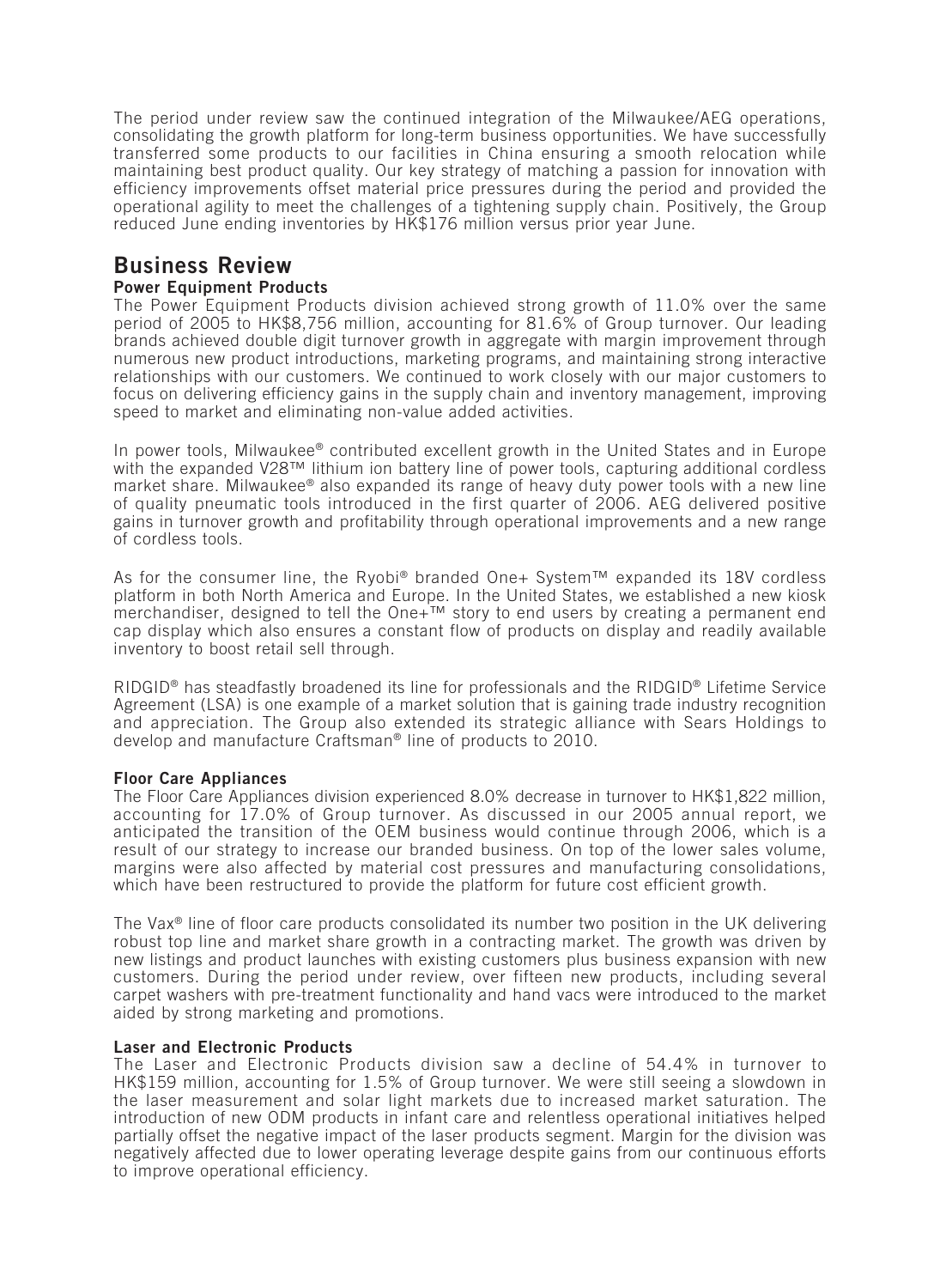# **Financial Review**

### **Result Analysis**

*Turnover for the period under review amounted to HK\$10.74 billion, an increase of 5.1% as compared to same period last year. Profit attributable to equity holders of the parent increased by 10.4% to HK\$504 million, with margin slightly improved to 4.7% from 4.5% reported last year. Basic earnings per share were at HK34.33 cents as compared to HK33.65 cents reported last year, after having accounted for the placement of 96 million new shares on the 8th September, 2005.*

*Gross margin continued to improve to 31.3% from 31.0% same period last year despite continuous pricing pressure on raw material and components. The improvement mainly was the result of the continuous flow of new products and the Group's capability to leverage the expanded volume of business and cost containment programs.*

*During the period under review, total operating expenses accounted for 24.7% of Group turnover compared to 24.3% same period last year, due to additional expenditures in selling and advertising in preparation for various new product programs to be launched in the second half of the year. Investment in product design and development amounted to HK\$223 million, representing 2.1% of Group turnover compared to 2.5% last year. Administrative expenses were well contained compared to same period last year as we continued to drive cost efficiencies, representing an improvement to 11.5% of Group turnover from 12.0% reported in the first half of 2005. The Group will remain focused on improving the cost efficiencies of various operations. Together with the higher volume leverage and savings expected from the integration programs beginning to materialize in the second half of the year, SG&A as a percentage of turnover is expected to improve for the full year.*

*Interest expenses for the period increased compared to the same period last year as only three months of interest on loans arranged for the acquisition was charged in 2005 since the loans were only drawn in the beginning of the second quarter of last year. EBITDA for the period increased by 7.6% to HK\$1,010 million.*

*The Group remains focused on its long-term strategy to develop its own brand business. This has proven, once again, a successful strategy as the Group's leading brands continued to fuel the growth during the period. The Group's own and licensed brands' business represented 84.4% of Group turnover, as compared to 81.5% reported last year.*

*North America remained as the major market of the Group, accounting for 73.2% (2005: 74.5%) of Group turnover while Europe and other countries expanded its share of Group turnover to 26.8% (2005: 25.5%), which is in line with the Group's strategy to focus expansion beyond the North American market.*

*Effective tax rate was 13.1% compared to 16.4% same period last year and 13.0% for the full year in 2005. The Group will continue to leverage its global operation to improve tax efficiencies where feasible.*

### **Liquidity and Financial Resources**

*The Group's working capital continued to improve. Net current assets were at HK\$5.25 billion as compared to HK\$2.43 billion same period last year and HK\$4.89 billion as at 31st December, 2005. Current ratio was at 1.80 as compared to 1.31 same period last year.*

*Average inventory days were at 69 days as compared to 71 days same period last year or 62 days at last year end. Inventory days were anticipated to be higher at the interim period in preparation for the peak shipment period in the second half year.*

*Trade receivable days decreased by 2 days to 51 days as compared to last year end but reduced by 7 days as compared to same period last year.*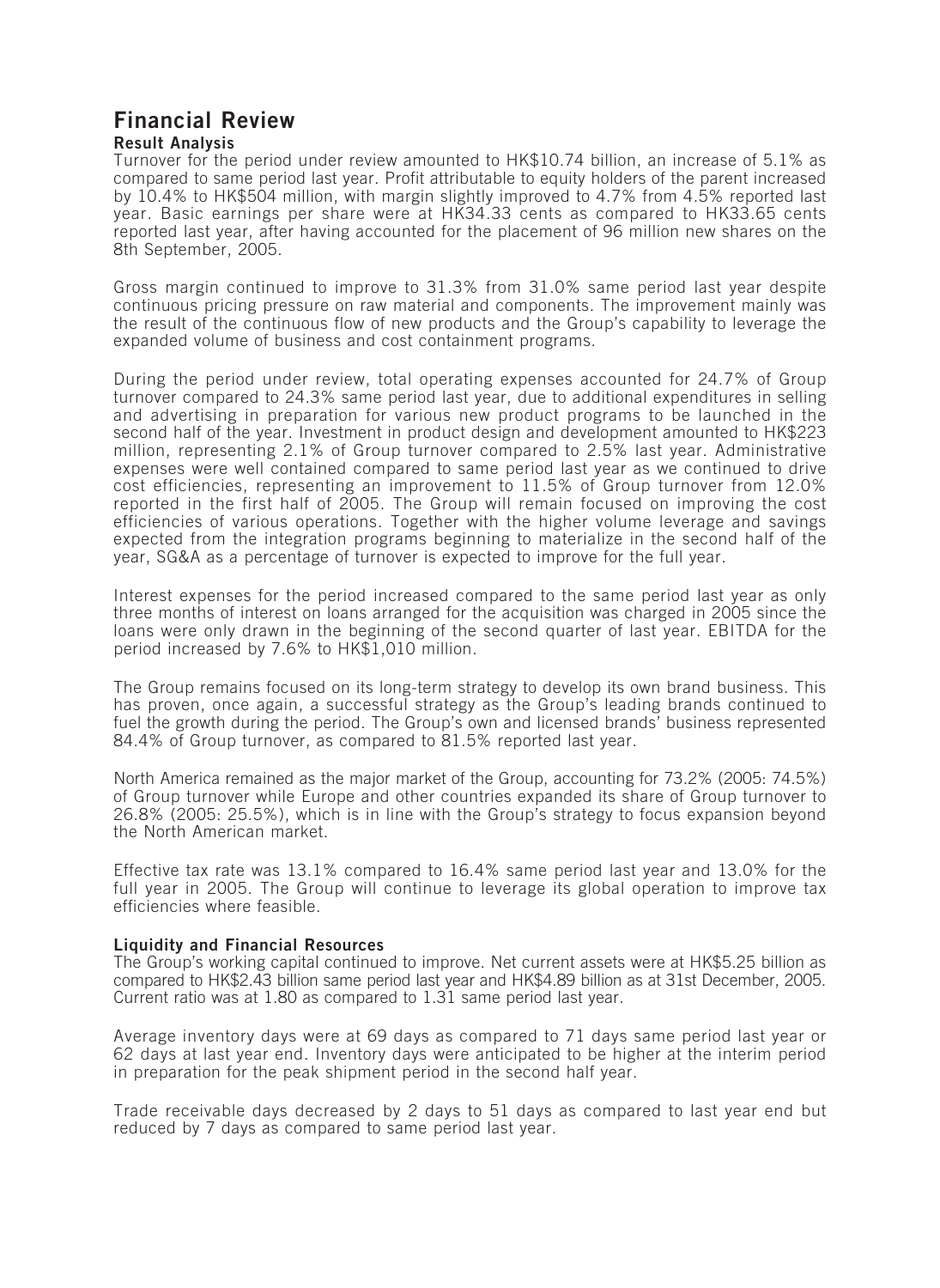*Average trade and other payables were at 56 days, comparable to 55 days reported last year end.*

*The Group's net gearing, expressed as a percentage of total net borrowings to equity attributable to equity holders of the parent was 76.2%, very much improved from 184.5% same period last year. Gearing was at 68.3% at end 2005, reflecting the cyclical nature of the business. The gearing ratio is expected to improve when the Group enters the peak shipment period in the second half of the year which will generate strong cash flow.*

*Interest coverage, expressed as a multiple of EBIT to total net interest continued to be at a healthy level of 5.14 times, compared to 5.33 times reported same period last year.*

*The Group continues to maintain a well-balanced and carefully structured loan portfolio. Under the rising interest rate environment during the period, the Group managed to benefit from its fixed interest rate exposure which accounted for 67.4% of the total long-term borrowings. The Group is in a comfortable financial position to support its long-term growth.*

*The Group's major borrowings are in US Dollars and HK Dollars. Other than the fixed rate debts, borrowings are either LIBOR or Hong Kong best lending rate based. As a majority of the Group's revenues are in US Dollars, there is a natural hedge mechanism in place which minimizes the Group's currency exposures. The Group's Treasury department will continue to closely monitor and manage its currency and interest rate exposures.*

*Capital expenditure for the period totalled HK\$240 million while depreciation charges amounted to HK\$253 million, in line with the Group's guidelines.*

### **Capital Commitment and Contingent Liabilities**

*As at 30th June, 2006, total capital commitment amounted to HK\$158 million compared to HK\$269 million as at 31st December, 2005. In addition, the Company has authorized but not contracted for the construction costs in regard to the new factory in Dongguan amounted to RMB527 million (approximately HK\$513 million).*

*There were no material contingent liabilities or off balance sheet obligations at 30th June, 2006.*

### **Charges**

*None of the Group's assets are charged or subject to encumbrance.*

### **Human Resources**

*The Group employed a total of 23,468 employees (2005: 24,825 employees) in Hong Kong and overseas. Total staff cost for the period under review amounted to HK\$1,271 million as compared to HK\$1,244 million same period last year.*

*The Group regards human capital as vital for the Group's continuous growth and profitability and remains committed to improve the quality, competence and skills of all employees. It provides job related training and leadership development programs throughout the organization. The Group continues to offer competitive remuneration packages, discretionary share options and bonuses to eligible staff, based on the performance of the Group and the individual employee.*

### **Outlook**

*The Group is excited about the potential for growth going forward. We are, once again, poised to introduce an array of innovative new products in all product categories. The aggressive expansion in lithium-ion power tools is one example of the powerful combination that innovation and execution play in creating market leadership opportunities. The expected strength and expanded reach of the AEG and Milwaukee distribution network will continue to add valuable new avenues for our product lines. In addition, our vigorous efforts in maximizing operational efficiencies across all company functions should deliver margin growth and competitive advantages.*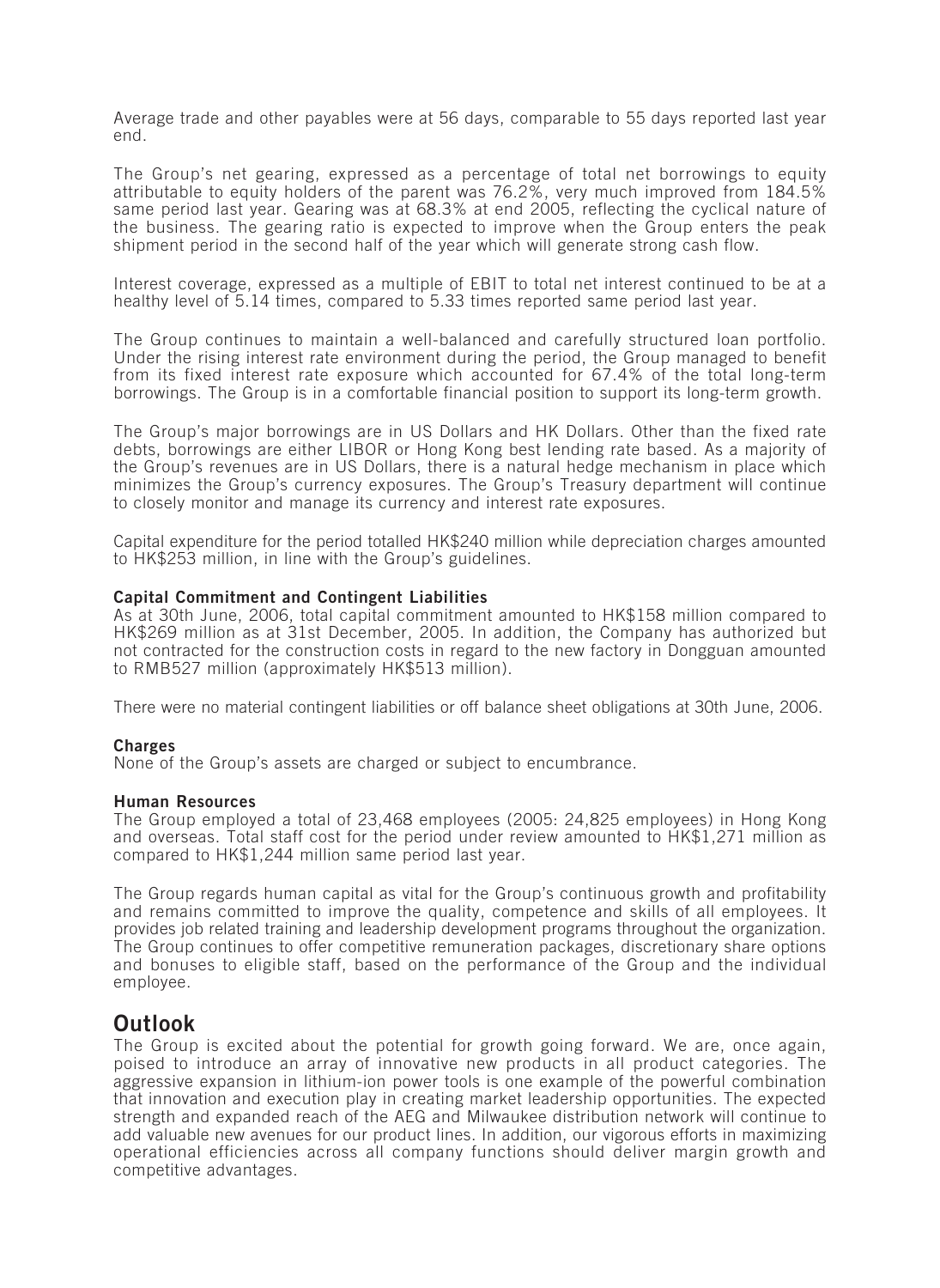*The Power Equipment Products division will continue to lead the growth with key product launches in the lithium-ion power tools. We believe our lithium-ion chemistry represents the superior lithium-ion solution for power tools. In addition to the Milwaukee®V28™ success, we are expanding the lithium-ion platform to deliver the most comprehensive range of lithium-ion power tools in the industry. These expansions include: 1) the Milwaukee® V18™ line of heavy duty 18-volt lithium-ion power tools, 2) the RIDGID® XLi™ 24-volt line of lithium-ion power tools and 3) the RIDGID® Max Select™ system of dual-voltage (can use either the 18-volt NiCad or the 24-volt lithium-ion) cordless power tools. We are bringing more 'firsts' to the power tool industry, setting the industry standard for cordless performance and providing TTI a powerful growth platform going forward.*

*In the Floor Care Appliances division, our major brands, Dirt Devil® and Vax® will continue to deliver a steady flow of innovative products that meet consumer needs. Dirt Devil® in North America will strengthen their position in the portable hand vacuum category by launching a high performance cordless hand vac, KONE™, that is a creative collaboration with designer Karim Rashid. Thanks to the simplicity of design, we expect KONE® to have wide appeal. We are also excited about an innovative Dirt Devil® product launching in Germany, the first hygienic vacuum cleaner with an "anti-infective filter system", which stops and reduces bacterial growth and unpleasant odors. This break-through product range will benefit from the simultaneous marketing introduction of the Melitta Swirl® antiinfective vacuum bags. On the OEM side, we expect to reverse the decline in sales as we have established several new OEM partnerships and also expanded our partnership with Sears to produce the Kenmore® line of upright vacuum cleaners, that will positively impact 2007 and beyond.*

*The Laser and Electronic Products division expects a challenging second half due to the keen competitive environment as discussed earlier. Ongoing new development projects for our ODM customers and the Group's brands should begin to positively impact 2007. We expect the laser level business will begin to return to a more normal ordering pattern after 2006.*

*We are confident of being able to deliver a strong performance in the second half of 2006. Our product platforms in power tools have the potential for truly significant growth. The synergies across all product lines are producing valuable cost efficiencies that enable our brands to sustain competitive advantages in our important markets. We remain committed to being first in innovation; to delivering the unique products that end users need today; and building strong partnerships with our customers. In addition, as we expand our global distribution and reach, we positively shift our business base, reducing reliance on any one market for sustainability and growth, while ensuring enhanced performance to all served customers and markets. There are tremendous opportunities going forward and, most importantly, we are ready to perform.*

## **Audit Committee**

*An Audit Committee of the Board was established in 1999 and on 11th April, 2006, the Board adopted written terms of reference for the role and function of the Audit Committee and published on the Company's website, www.ttigroup.com. The role and function of the Audit Committee is to assist the Board to ensure that an effective system of internal control and compliance with the Group's obligations under the Listing Rules and other applicable laws and regulations is in place, and to oversee the integrity of the financial statements of the Company.*

*The Audit Committee is comprised of three independent non-executive directors of the Company, namely Mr. Joel Arthur Schleicher (Chairman), Mr. Christopher Patrick Langley, OBE and Mr. Manfred Kuhlmann. All members of the Audit Committee have professional, financial or accounting qualifications.*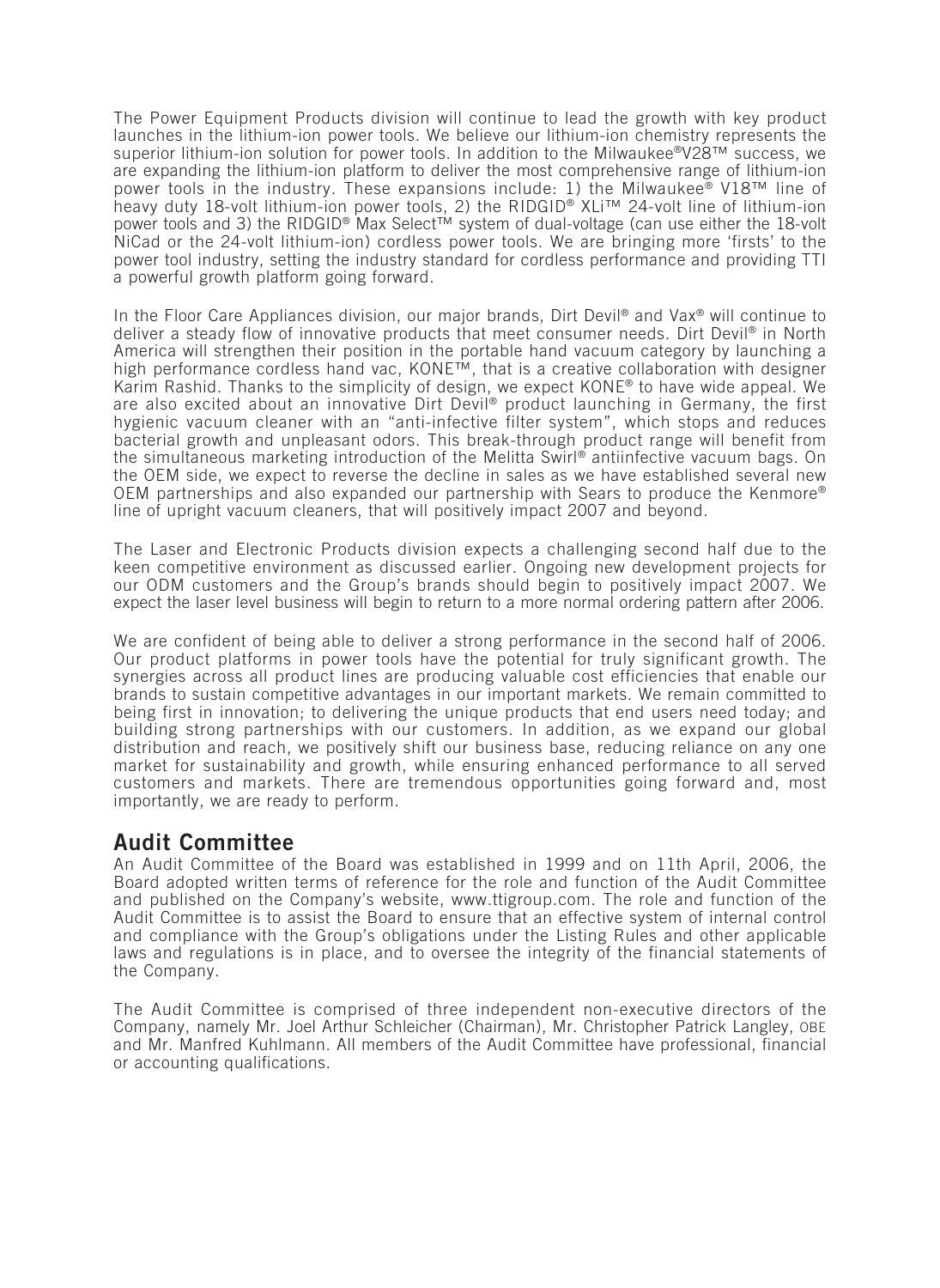## **Compliance with the Code on Corporate Governance Practices of the Listing Rules**

*The Company confirms that it has complied with all material code provisions of the Code on Corporate Governance Practices set out in Appendix 14 of the Listing Rules throughout the six months period ended 30th June, 2006, save that:*

- *1. The roles of Chairman and the Chief Executive Officer are both performed by Mr. Horst Julius Pudwill. The Group does not currently propose to separate the functions of Chairman and Chief Executive Officer, as both the Board and senior management of the Group has significantly benefited from the leadership, support and experience of Mr. Horst Julius Pudwill.*
- *2. The Board formally adopted written procedures on 11th April, 2006 to govern the delegation of daily management responsibilities to the senior management of the Group and the reservation to the Board of specifically identified matters. This supplemented and enhanced the prior practice of the Board of delegating signing authority on a case-by-case basis for each significant agreement entered into by the Group. The work of the Audit Committee will include reviewing on an ongoing basis the Group's internal controls and the delegation and reporting procedures between the Board and senior management.*
- *3. None of the directors is appointed for a specific term since they are subject to retirement by rotation and re-election in accordance with the Articles of Association of the Company. Under Article 103 of the Articles of Association of the Company, one third of the Board must retire by rotation at each annual general meeting of the Company and, if eligible, offer themselves for re-election.*

## **Compliance with the Model Code of the Listing Rules**

*The Board has adopted the provisions of the Model Code for Securities Transactions by Directors of Listed Issuers set out in Appendix 10 to the Listing Rules (the "Model Code"). The Company confirms that, after specific enquiry with each Director, all Directors have confirmed compliance with the Model Code during the six months period ended 30th June, 2006. The Board has also adopted a code of conduct, on terms no less onerous than the Model Code, that applies to securities transactions of all relevant employees who may be in possession of unpublished price-sensitive information in relation to the Company's shares, and which has been published on the Company's website, www.ttigroup.com.*

## **Review of Accounts**

*Disclosure of financial information in this announcement complies with Appendix 16 of the Main Board Listing Rules. The Audit Committee has reviewed with senior management of the Group the unaudited interim financial statements for the six months period ended 30th June, 2006. It has also reviewed with senior management of the Group the accounting principles and practices adopted by the Group and discussed internal controls and financial reporting matters. The Board acknowledges its responsibility for the preparation of the accounts of the Group.*

## **Purchase, Sales or Redemption of Shares**

*There has been no purchase, sale or redemption of shares of the Company by the Company or any of its subsidiaries during the period.*

## **Closure of Register of Members**

*The register of members of the Company will be closed from Wednesday, 13th September, 2006 to Friday, 15th September, 2006, both days inclusive. In order to qualify for the interim dividend, all transfers accompanied by the relevant share certificates must be lodged with the Company's share registrars, Secretaries Limited, at 26/F., Tesbury Centre, 28 Queen's Road East, Hong Kong not later than 4:00 p.m. on Tuesday, 12th September, 2006.*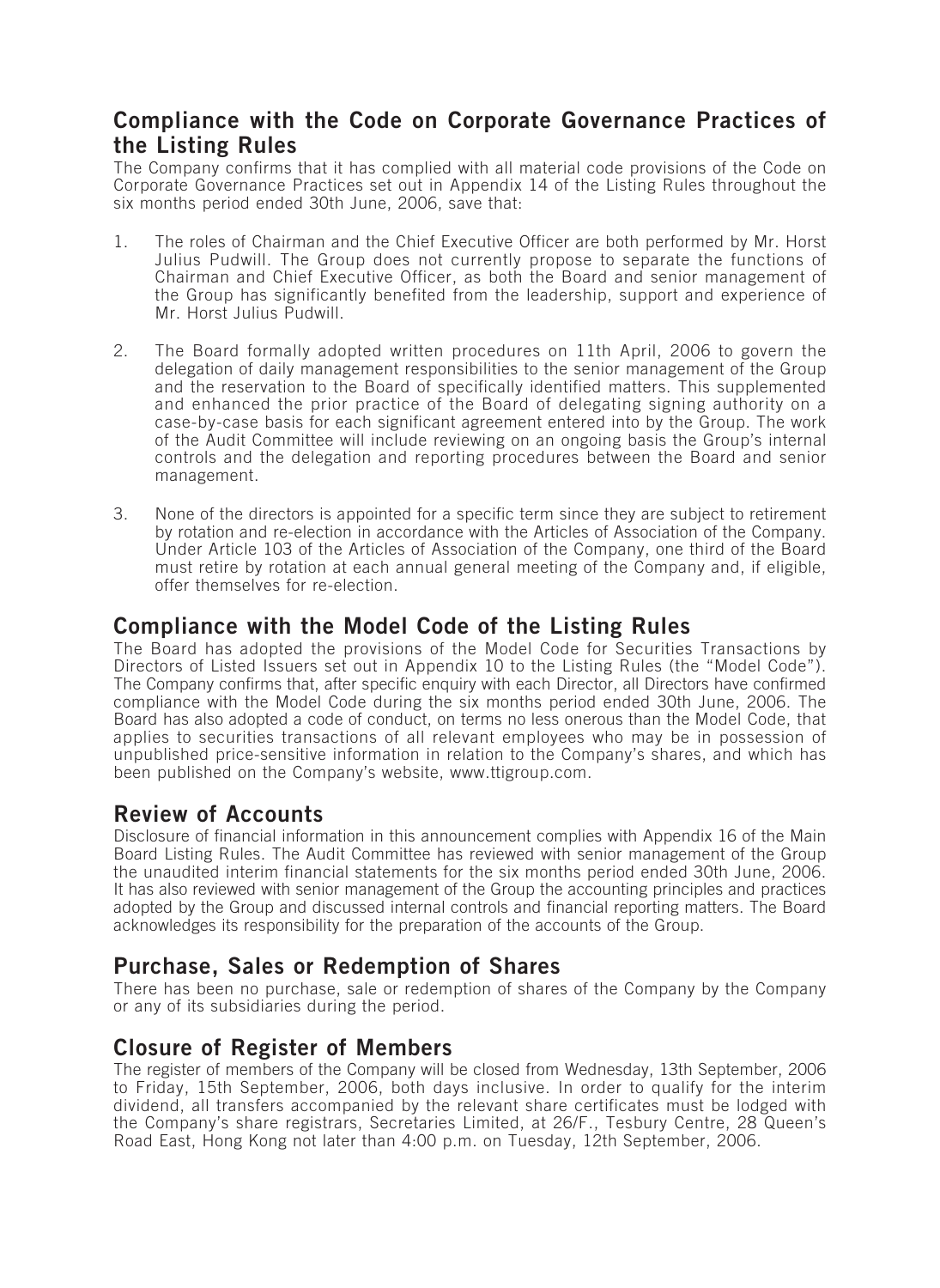## **Board of Directors**

*As at the date of this announcement, the Board comprises five group executive directors, namely Mr. Horst Julius Pudwill (Chairman and Chief Executive Officer), Mr. Roy Chi Ping Chung (Managing Director), JP, Mr. Patrick Kin Wah Chan, Mr. Frank Chi Chung Chan and Mr. Stephan Horst Pudwill, one non-executive director, namely Mr. Vincent Ting Kau Cheung, and three independent non-executive directors, namely Mr. Joel Arthur Schleicher, Mr. Christopher Patrick Langley, OBE and Mr. Manfred Kuhlmann.*

#### *By order of the Board* **Horst Julius Pudwill**

*Chairman and Chief Executive Officer*

*Hong Kong, 22nd August, 2006*

*This results announcement is published on the websites of the Company (www.ttigroup.com)* and The Stock Exchange of Hong Kong Limited (www.hkex.com.hk). The interim report will *be dispatched to the shareholders of the Company and available on the same websites on or about 19th September, 2006.*

*RIDGID® is a registered trademark of Ridgid, Inc., part of Emerson Professional Tools, a business of St. Louis-based Emerson (NYSE: EMR). The orange color used on this product and the combination of orange and grey are trademarks for RIDGID® brand power tools.*

*The use of the trademark Ryobi® is pursuant to a license granted by Ryobi Limited.*

*Sears® , Craftsman® and Kenmore® brands are registered trademarks of Sears Brands, LLC.*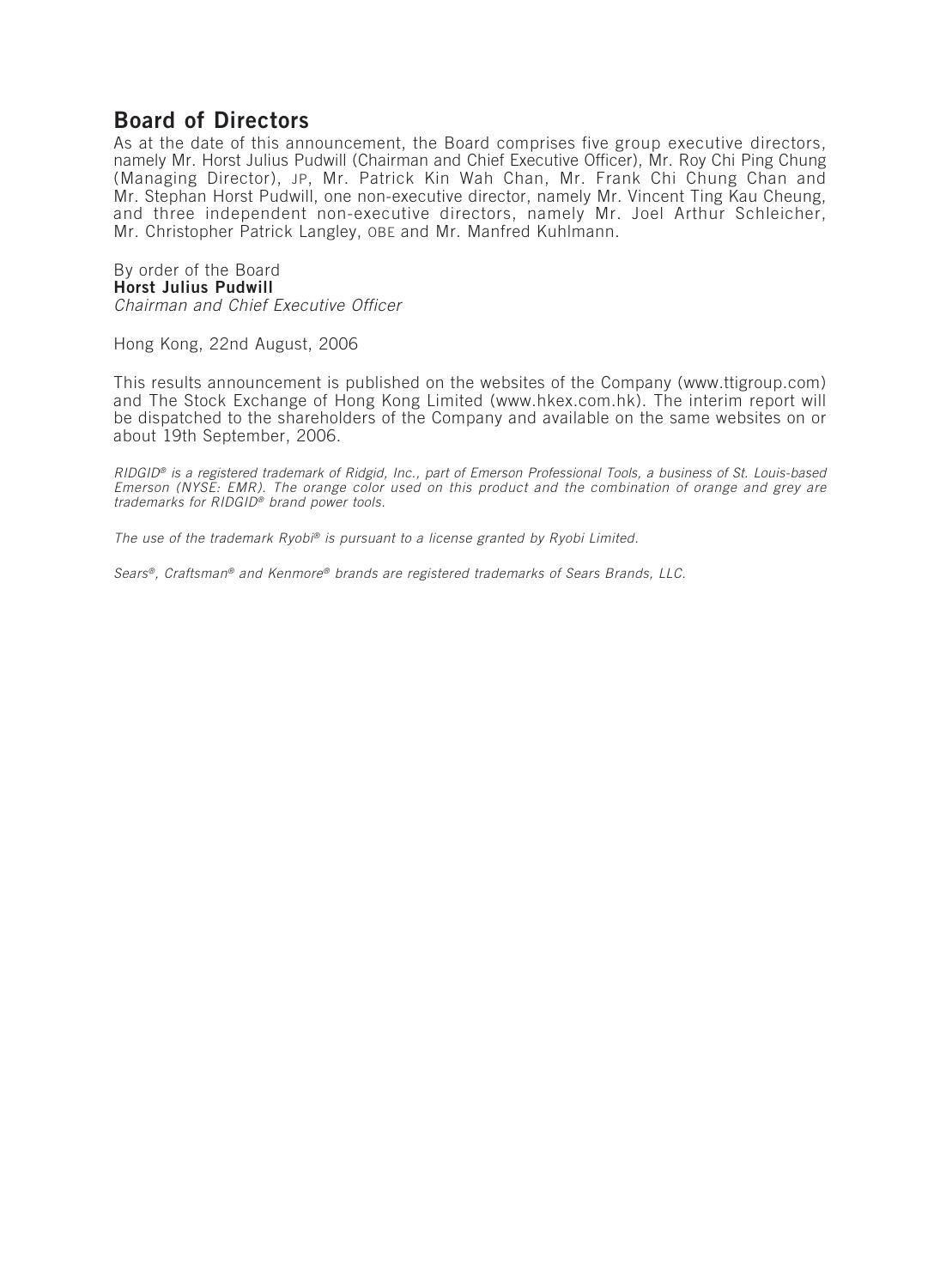# **RESULTS SUMMARY**

## **Condensed Consolidated Income Statement (Unaudited)**

*for the six months period ended 30th June, 2006*

|                                                                                                     | <b>Notes</b>   | 2006<br><b>HK\$'000</b>                                    | 2005<br>HK\$'000                                       | 2006<br><b>US\$'000</b><br>(Note 12)               | 2005<br>US\$'000<br>(Note 12)                      |
|-----------------------------------------------------------------------------------------------------|----------------|------------------------------------------------------------|--------------------------------------------------------|----------------------------------------------------|----------------------------------------------------|
| Turnover<br>Cost of sales                                                                           | $\overline{2}$ | 10,736,950<br>(7, 376, 562)                                | 10,217,328<br>(7,045,245)                              | 1,376,532<br>(945, 713)                            | 1,309,914<br>(903, 235)                            |
| Gross profit<br>Other income<br>Interest income<br>Selling, distribution, advertising               |                | 3,360,388<br>17,253<br>42,310                              | 3,172,083<br>15,092<br>22,692                          | 430,819<br>2,212<br>5,424                          | 406,679<br>1,935<br>2,909                          |
| and warranty expenses<br>Administrative expenses<br>Research and development costs<br>Finance costs |                | (1, 195, 151)<br>(1, 234, 575)<br>(223, 086)<br>(182, 491) | (1,008,271)<br>(1,226,291)<br>(251, 880)<br>(149, 734) | (153, 224)<br>(158, 279)<br>(28, 601)<br>(23, 396) | (129, 265)<br>(157, 220)<br>(32, 292)<br>(19, 197) |
| Profit before share of results of<br>associates and taxation<br>Share of results of associates      |                | 584,648<br>(1, 149)                                        | 573,691<br>(2,999)                                     | 74,955<br>(147)                                    | 73,549<br>(384)                                    |
| Profit before taxation<br>Taxation                                                                  | 3              | 583,499<br>(76, 591)                                       | 570,692<br>(93, 741)                                   | 74,808<br>(9, 819)                                 | 73,165<br>(12,018)                                 |
| Profit for the period                                                                               | 4              | 506,908                                                    | 476,951                                                | 64,989                                             | 61,147                                             |
| Attributable to:<br>Equity holders of the parent<br>Minority interests                              |                | 503,630<br>3,278                                           | 456,362<br>20,589                                      | 64,569<br>420                                      | 58,507<br>2,640                                    |
|                                                                                                     |                | 506,908                                                    | 476,951                                                | 64,989                                             | 61,147                                             |
| Dividends paid                                                                                      |                | (184, 609)                                                 | (169, 651)                                             | (23, 668)                                          | (21,750)                                           |
| Earnings per share (HK/US cents)<br><b>Basic</b><br>Diluted                                         | 5              | 34.33<br>32.88                                             | 33.65<br>31.89                                         | 4.40<br>4.22                                       | 4.31<br>4.09                                       |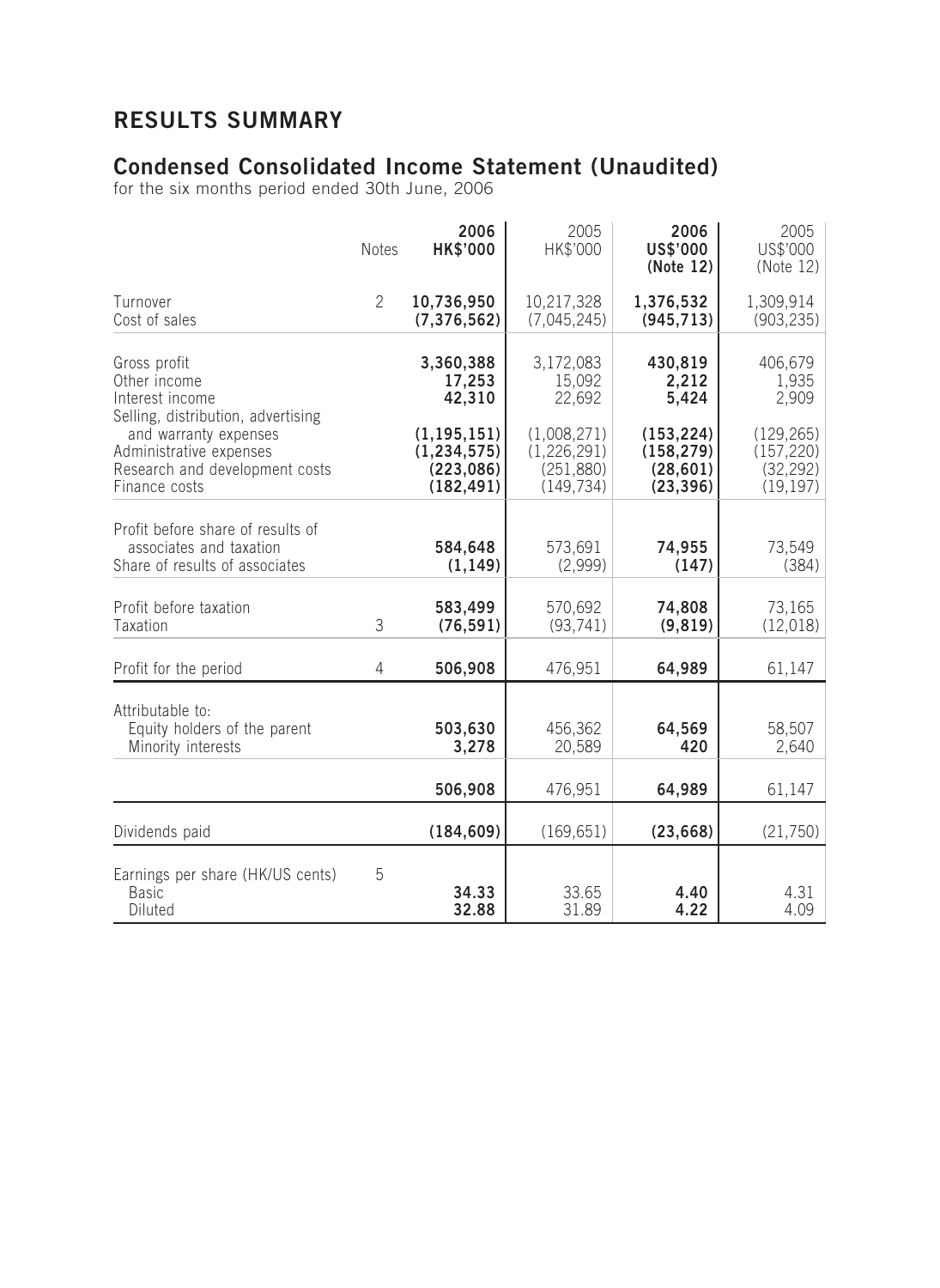# **Condensed Consolidated Balance Sheet**

*as at 30th June, 2006*

|                                                                                                                                                                                                          | <b>Notes</b> | 30th June,<br>2006<br><b>HK\$'000</b><br>(Unaudited)                          | 31st December,<br>2005<br>HK\$'000<br>(Audited)                              | 30th June,<br>2006<br>US\$'000<br>(Note 12)                          | 31st December,<br>2005<br>US\$'000<br>(Note 12)                   |
|----------------------------------------------------------------------------------------------------------------------------------------------------------------------------------------------------------|--------------|-------------------------------------------------------------------------------|------------------------------------------------------------------------------|----------------------------------------------------------------------|-------------------------------------------------------------------|
| <b>ASSETS</b><br>Non-current assets<br>Property, plant and equipment<br>Lease prepayment<br>Goodwill<br>Intangible assets<br>Interests in associates<br>Available-for-sale investments                   | 6 & 10       | 1,767,867<br>65,790<br>4,016,648<br>1,527,710<br>219,972<br>13,363            | 1,755,025<br>65,829<br>3,943,935<br>1,461,453<br>189,453<br>13,363           | 226,650<br>8,435<br>514,955<br>195,860<br>28,202<br>1,713            | 225,003<br>8,440<br>505,633<br>187,366<br>24,289<br>1,713         |
| Deferred tax assets<br>Other assets                                                                                                                                                                      |              | 696,382<br>2,195                                                              | 646,758<br>2,195                                                             | 89,280<br>281                                                        | 82,918<br>281                                                     |
|                                                                                                                                                                                                          |              | 8,309,927                                                                     | 8,078,011                                                                    | 1,065,376                                                            | 1,035,643                                                         |
| Current assets<br>Inventories<br>Trade and other receivables<br>Deposits and prepayments<br>Bills receivable<br>Tax recoverable<br>Trade receivables from associates<br>Bank balances, deposits and cash | 7            | 4,196,112<br>3,303,328<br>609,461<br>318,558<br>92,035<br>34,609<br>3,268,036 | 3,971,216<br>3,265,355<br>513,062<br>431,121<br>68,544<br>1,310<br>4,046,122 | 537,963<br>423,504<br>78,136<br>40,841<br>11,799<br>4,437<br>418,979 | 509,130<br>418,635<br>65,777<br>55,272<br>8,788<br>168<br>518,734 |
|                                                                                                                                                                                                          |              | 11,822,139                                                                    | 12,296,730                                                                   | 1,515,659                                                            | 1,576,504                                                         |
| Current liabilities<br>Trade, bills and other payables<br>Warranty provision<br>Trade payable to an associate<br>Tax payable<br>Dividend payable<br>Obligations under finance leases                     | 8            | 3,365,014<br>298,083<br>7,416<br>165,883<br>184,609                           | 4, 141, 663<br>338,211<br>21,946<br>116,624                                  | 431,412<br>38,216<br>951<br>21,267<br>23,668                         | 530,982<br>43,360<br>2,814<br>14,952                              |
| - due within one year<br>Discounted bills with recourse<br>Unsecured borrowings<br>- due within one year                                                                                                 |              | 16,301<br>1,925,481<br>611,133                                                | 18,107<br>2,101,171<br>673,277                                               | 2,090<br>246,857<br>78,350                                           | 2,321<br>269,381<br>86,317                                        |
|                                                                                                                                                                                                          |              | 6,573,920                                                                     | 7,410,999                                                                    | 842,811                                                              | 950,127                                                           |
| Net current assets                                                                                                                                                                                       |              | 5,248,219                                                                     | 4,885,731                                                                    | 672,848                                                              | 626,377                                                           |
| Total assets less current liabilities                                                                                                                                                                    |              | 13,558,146                                                                    | 12,963,742                                                                   | 1,738,224                                                            | 1,662,020                                                         |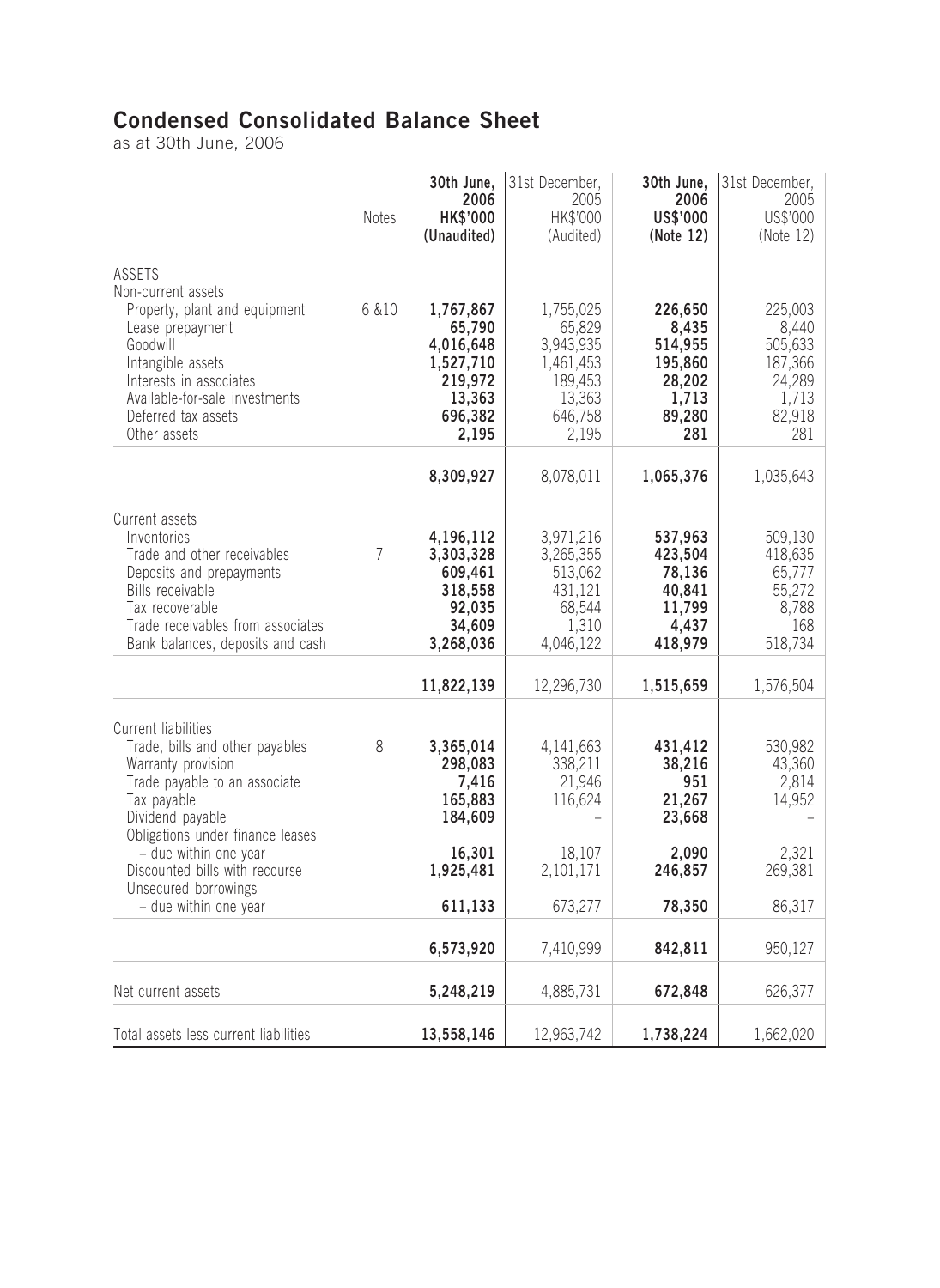|                                                                                    | <b>Notes</b> | 30th June,<br>2006<br><b>HK\$'000</b> | 31st December,<br>2005<br>HK\$'000 | 30th June,<br>2006<br>US\$'000 | 31st December,<br>2005<br>US\$'000 |
|------------------------------------------------------------------------------------|--------------|---------------------------------------|------------------------------------|--------------------------------|------------------------------------|
|                                                                                    |              | (Unaudited)                           | (Audited)                          | (Note 12)                      | (Note 12)                          |
| CAPITAL AND RESERVES<br>Share capital<br>Reserves                                  | 9            | 146,515<br>6,356,620                  | 146,172<br>5,966,167               | 18,784<br>814,951              | 18,740<br>764,895                  |
| Equity attributable to equity<br>holders of the parent                             |              | 6,503,135                             | 6,112,339                          | 833,735                        | 783,635                            |
| Minority interests                                                                 |              | 77,446                                | 120,670                            | 9,929                          | 15,471                             |
| Total equity                                                                       |              | 6,580,581                             | 6,233,009                          | 843,664                        | 799,106                            |
| NON-CURRENT LIABILITIES<br>Obligations under finance leases                        |              |                                       |                                    |                                |                                    |
| - due after one year<br>Convertible bonds<br>Unsecured borrowings                  |              | 128,374<br>1,091,950                  | 125,467<br>1,078,307               | 16,458<br>139,994              | 16,086<br>138,244                  |
| - due after one year<br>Retirement benefit obligations<br>Deferred tax liabilities |              | 4,453,003<br>793,434<br>510,804       | 4,225,411<br>786,337<br>515,211    | 570,898<br>101,722<br>65,488   | 541,719<br>100,812<br>66,053       |
|                                                                                    |              | 6,977,565                             | 6,730,733                          | 894,560                        | 862,914                            |
|                                                                                    |              | 13,558,146                            | 12,963,742                         | 1,738,224                      | 1,662,020                          |

## **Notes to the Financial Statements (Unaudited)**

#### **1. Basis of Preparation and accounting policies**

*The condensed consolidated interim financial statements are prepared in accordance with Hong Kong Accounting Standard ("HKAS") 34 "Interim Financial Reporting" issued by the Hong Kong Institute of Certified Public Accountants.*

*The accounting policies and basis of preparation used in the preparation of the interim financial statements are consistent with those used in the annual financial statements for the year ended 31st December, 2005 except in relation to the following new/revised Hong Kong Financial Reporting Standards ("HKFRS"), HKAS and Interpretations (hereinafter collectively referred to as the "new HKFRSs") which have become effective for accounting periods beginning on or after 1st January, 2006, that are adopted the first time for the current period's financial statements:*

| HKAS 19 (Amendment)           | Actuarial Gains and Losses, Group Plans and Disclosures        |
|-------------------------------|----------------------------------------------------------------|
| HKAS 21 (Amendment)           | Net Investment in a Foreign Operation                          |
| HKAS 39 (Amendment)           | Cash Flow Hedge Accounting of Forecast Intragroup Transactions |
| HKAS 39 (Amendment)           | The Fair Value Option                                          |
| HKAS 39 & HKFRS 4 (Amendment) | <b>Financial Guarantee Contracts</b>                           |
| HK(IFRIC)-Int 4               | Determining whether an Arrangement contains a Lease            |

*The adoption of the above new/revised HKFRSs has no material impact on the accounting policies of the Group and the methods of computation in the Group's condensed consolidated financial statements.*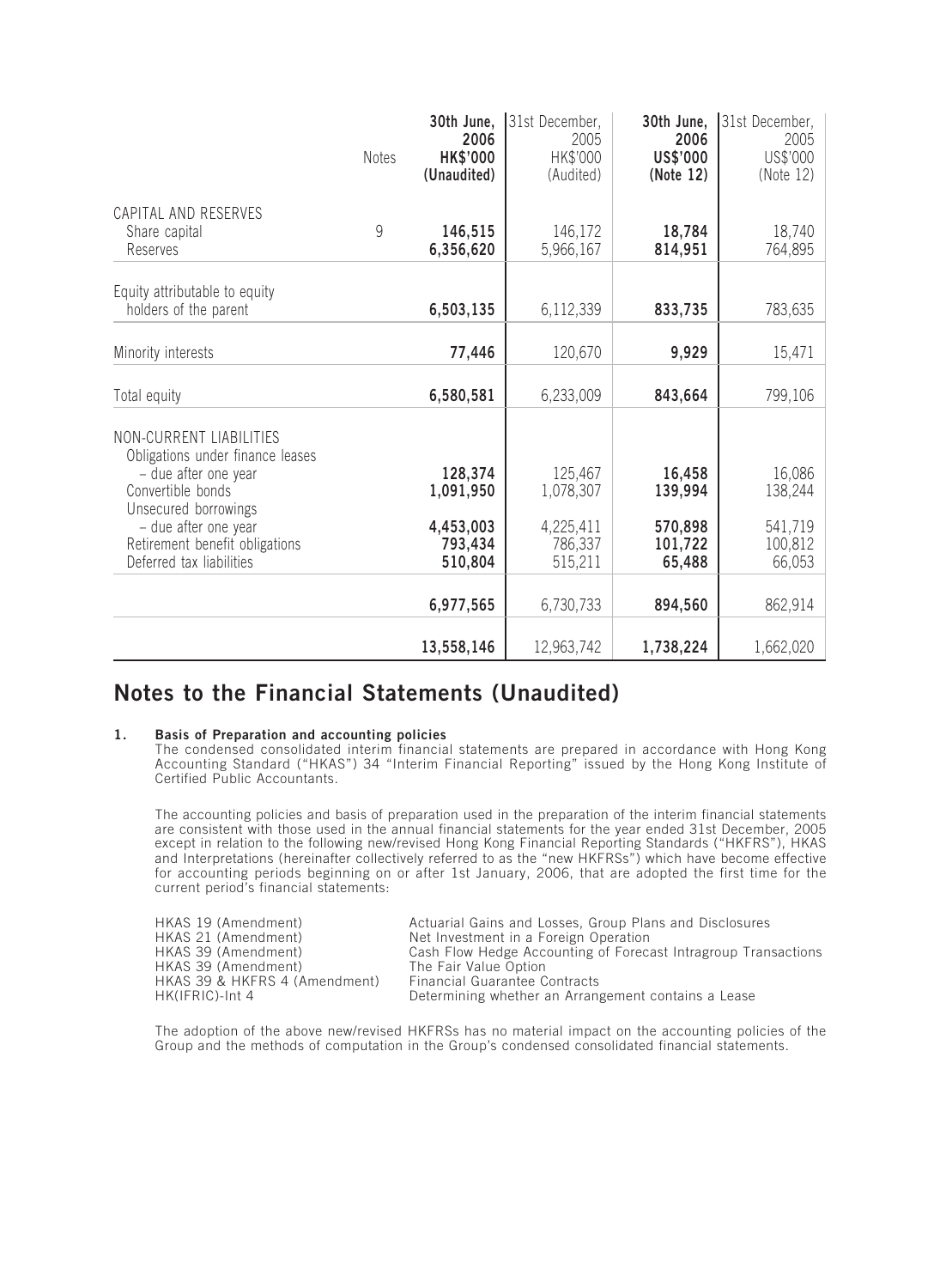### **2. Segment Information**

|                                                                                                                                               | Six months period ended 30th June, |                                   |                             |                              |
|-----------------------------------------------------------------------------------------------------------------------------------------------|------------------------------------|-----------------------------------|-----------------------------|------------------------------|
|                                                                                                                                               |                                    | <b>Turnover</b>                   | Segment results             |                              |
|                                                                                                                                               | 2006<br><b>HK\$'000</b>            | 2005<br>HK\$'000                  | 2006<br><b>HK\$'000</b>     | 2005<br>HK\$'000             |
| By principal activity:<br>Manufacturing and trading of:<br>Power equipment products<br>Floor care appliances<br>Laser and electronic products | 8,756,458<br>1,821,803<br>158,689  | 7,889,483<br>1,979,827<br>348,018 | 677,714<br>67,608<br>21,817 | 549,588<br>103,514<br>70,323 |
|                                                                                                                                               | 10,736,950                         | 10,217,328                        | 767,139                     | 723,425                      |
| By geographical market location:<br>North America<br>Europe and other countries                                                               | 7,855,786<br>2,881,164             | 7,615,796<br>2,601,532            | 588,058<br>179,081          | 562,793<br>160,632           |
|                                                                                                                                               | 10,736,950                         | 10,217,328                        | 767,139                     | 723,425                      |

### **3. Taxation**

|                                                                                                                                                                            | Six months period ended<br>30th June, |                            |
|----------------------------------------------------------------------------------------------------------------------------------------------------------------------------|---------------------------------------|----------------------------|
|                                                                                                                                                                            | 2006<br><b>HK\$'000</b>               | 2005<br>HK\$'000           |
| The total tax charge (credit) comprises:<br>Hong Kong Profits Tax calculated at 17.5% of the estimated<br>assessable profit for the period<br>Overseas Tax<br>Deferred Tax | 21,624<br>102,585<br>(47, 618)        | 22,305<br>44,770<br>26,666 |
|                                                                                                                                                                            | 76,591                                | 93,741                     |

*Taxation arising in other jurisdictions is calculated at the rates prevailing in the relevant jurisdictions.*

### **4. Profit for the period**

|                                                                                                         | Six months period ended<br>30th June, |                     |
|---------------------------------------------------------------------------------------------------------|---------------------------------------|---------------------|
|                                                                                                         | 2006<br><b>HK\$'000</b>               | 2005<br>HK\$'000    |
| Profit for the period has been arrived at after charging.<br>Depreciation and amortization of property, |                                       |                     |
| plant and equipment                                                                                     | 251,880<br>691                        | 244,969<br>425      |
| Amortization of lease prepayment<br>Amortization of intangible assets<br>Staff costs                    | 37,252<br>1,271,128                   | 16,755<br>1,243,816 |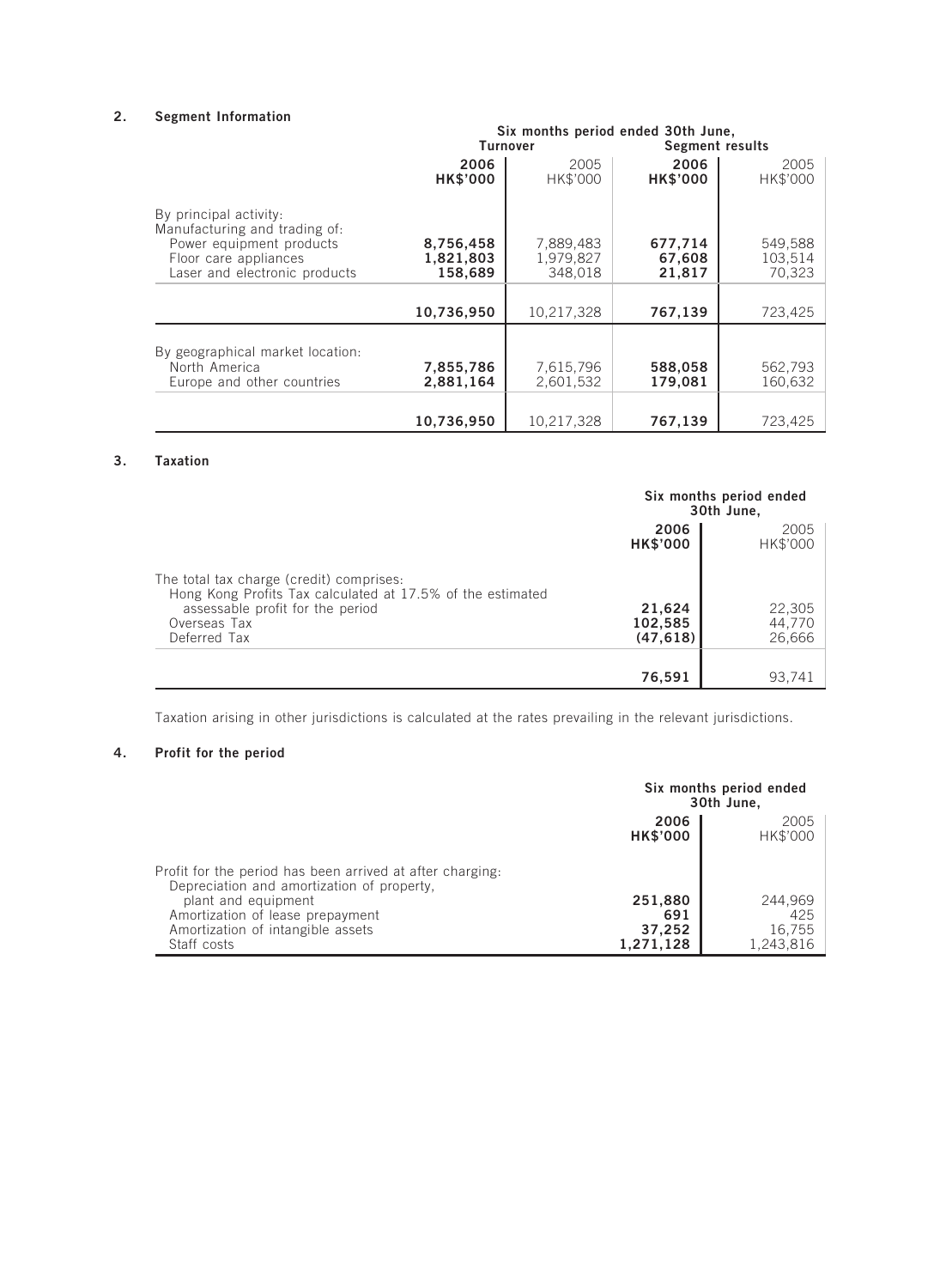#### **5. Earnings per share**

*The calculation of the basic and diluted earnings per share attributable to the ordinary shareholders of the Company is based on the following data:*

|                                                                                                                             | Six months period ended<br>30th June, |                          |
|-----------------------------------------------------------------------------------------------------------------------------|---------------------------------------|--------------------------|
|                                                                                                                             | 2006<br><b>HK\$'000</b>               | 2005<br>HK\$'000         |
| Earnings for the purpose of basic earnings per share.<br>Profit for the period attributable to equity holders of the parent | 503,630                               | 456,362                  |
| Effect of dilutive potential ordinary shares:<br>Interest on convertible bonds                                              | 11,255                                | 11,061                   |
| Earnings for the purpose of diluted earnings per share                                                                      | 514,885                               | 467,423                  |
| Weighted average number of ordinary shares for the                                                                          |                                       |                          |
| purpose of basic earnings per share:                                                                                        | 1,467,109,781                         | 1,356,152,770            |
| Effect of dilutive potential ordinary shares:<br>Share options<br>Convertible bonds                                         | 33,052,278<br>65,922,585              | 43,505,459<br>65,922,585 |
|                                                                                                                             |                                       |                          |
| Weighted average number of ordinary shares for the<br>purpose of diluted earnings per share                                 | 1,566,084,644                         | 1,465,580,814            |

#### **6. Additions of property, plant and equipment**

*During the period, the Group spent approximately HK\$240 million (2005: HK\$288 million) on the acquisition of property, plant and equipment.*

#### **7. Trade and other receivables**

*The Group has a policy of allowing credit periods ranging from 60 days to 120 days. The aging analysis of trade receivables is as follows:*

|                         | 30th June,<br>2006<br><b>HK\$'000</b> | 31st December,<br>2005<br>HK\$'000 |
|-------------------------|---------------------------------------|------------------------------------|
| 0 to 60 days            | 2,707,386                             | 2,622,904                          |
| 61 to 120 days          | 228,458                               | 255,728                            |
| 121 days or above       | 62,674                                | 115,733                            |
| Total trade receivables | 2,998,518                             | 2,994,365                          |
| Other receivables       | 304,810                               | 270,990                            |
|                         | 3,303,328                             | 3,265,355                          |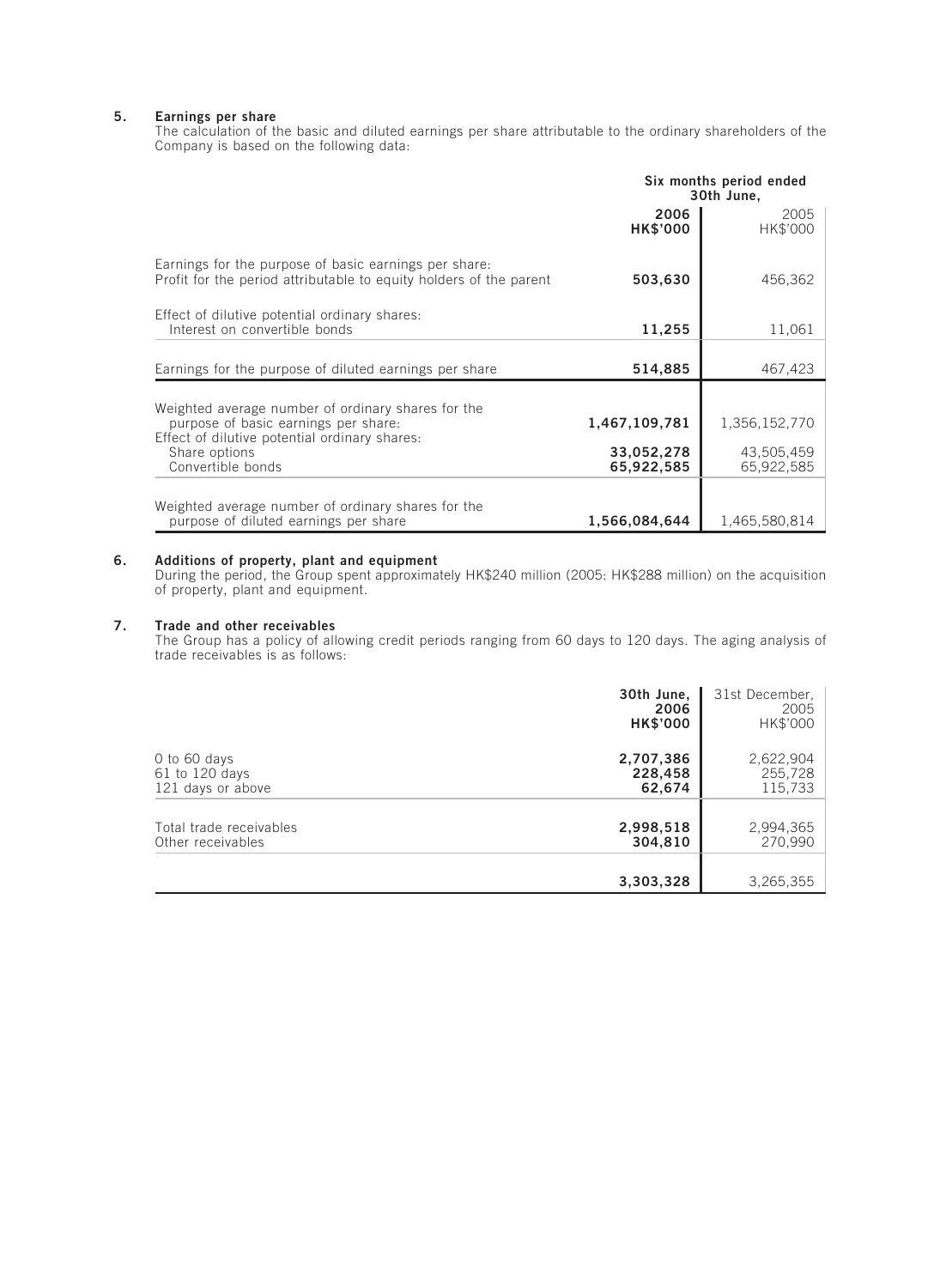#### **8. Trade, bills and other payables**

*The aging analysis of trade payables is as follows:*

|                      | 30th June,<br>2006<br><b>HK\$'000</b> | 31st December,<br>2005<br>HK\$'000 |
|----------------------|---------------------------------------|------------------------------------|
| 0 to 60 days         | 1,442,593                             | 1,552,235                          |
| 61 to 120 days       | 100,324                               | 278,482                            |
| 121 days or above    | 42,053                                | 70,475                             |
| Total trade payables | 1,584,970                             | 1,901,192                          |
| Bills payables       | 267,421                               | 550,964                            |
| Other payables       | 1,512,623                             | 1,689,507                          |
|                      | 3,365,014                             | 4,141,663                          |

### **9. Share capital**

|                                                                                                               | Number of shares           |                                           | Share capital                         |                                    |
|---------------------------------------------------------------------------------------------------------------|----------------------------|-------------------------------------------|---------------------------------------|------------------------------------|
|                                                                                                               | 30th June,<br>2006         | 31st December,<br>2005                    | 30th June,<br>2006<br><b>HK\$'000</b> | 31st December,<br>2005<br>HK\$'000 |
| Ordinary shares of HK\$0.1 each                                                                               |                            |                                           |                                       |                                    |
| Authorized                                                                                                    | 2,400,000,000              | 2,400,000,000                             | 240,000                               | 240,000                            |
| Issued and fully paid:<br>At 1st January.<br>Issued on exercise of share options<br>Issued on share placement | 1,461,720,652<br>3,431,000 | 1,352,304,652<br>13,416,000<br>96,000,000 | 146,172<br>343                        | 135,230<br>1,342<br>9,600          |
|                                                                                                               | 1,465,151,652              | 1,461,720,652                             | 146,515                               | 146,172                            |

*The shares issued during the period rank pari passu in all respects with the existing shares.*

#### **10. Capital commitments**

|                                                                                                                                                               | 30th June,<br>2006<br><b>HK\$'000</b> | 31st December,<br>2005<br>HK\$'000 |
|---------------------------------------------------------------------------------------------------------------------------------------------------------------|---------------------------------------|------------------------------------|
| Capital expenditure contracted for but not provided in<br>the financial statements in respect of the purchase<br>of property, plant and equipment and licence | 133.291                               | 199.554                            |
| Capital expenditure authorized but not contracted for in<br>the financial statements in respect of the purchase<br>of property, plant and equipment           | 24.616                                | 68.957                             |

*During the period, the Company has authorized but not contracted for the construction costs in regard to the new factory in Dongguan amounted to RMB527 million (approximately HK\$513 million).*